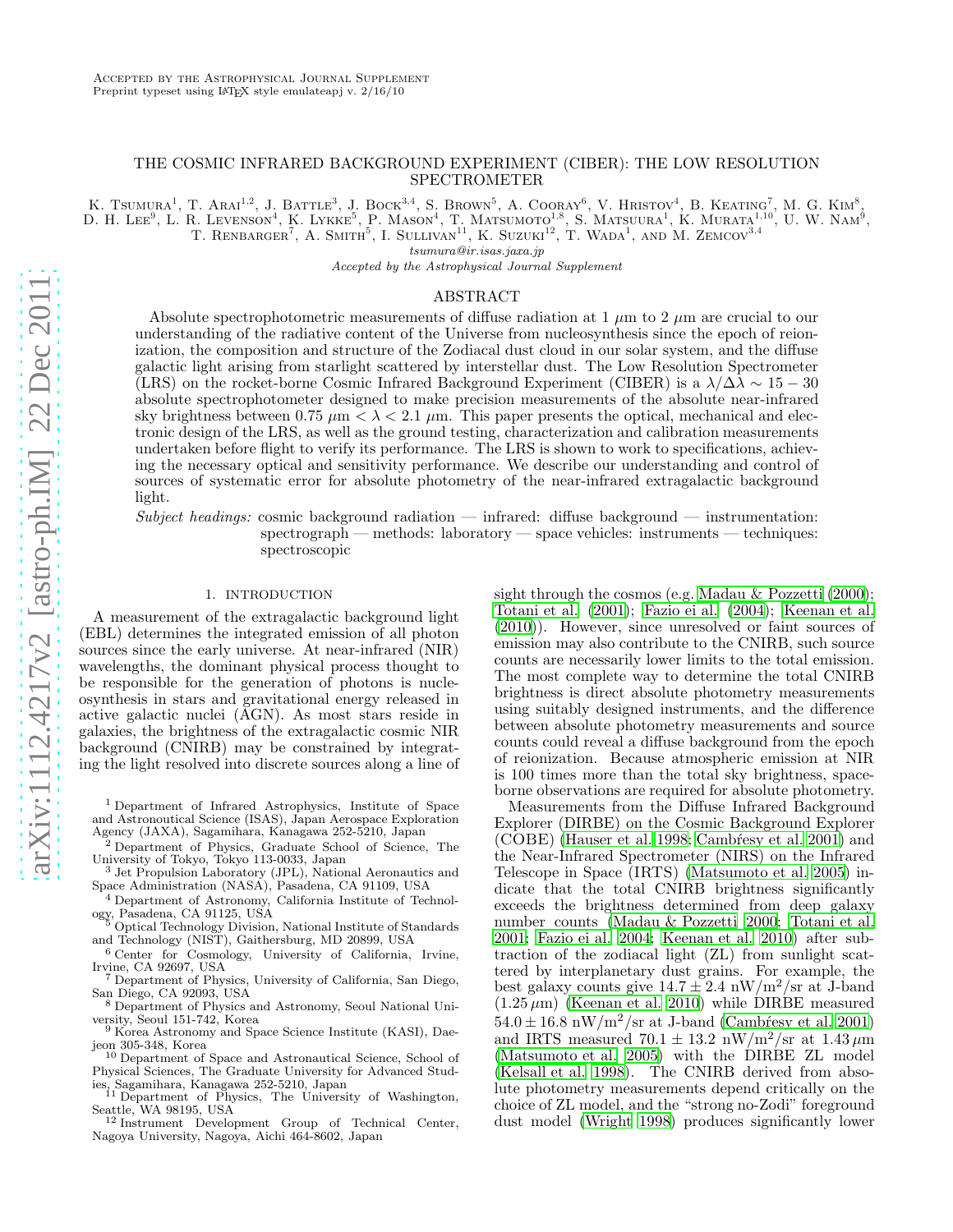EBL results,  $21 \pm 15$  nW/m<sup>2</sup>/sr at  $1.25 \,\mu$ m [\(Wright 2001;](#page-12-4) [Levenson & Wright 2007\)](#page-11-5). An excess was also measured in optical bands with a combined Hubble Space Telescope (HST) and ground-based measurement [\(Bernstein et al.](#page-11-6) [2002,](#page-11-6) [2005\)](#page-11-7). However, [Mattila \(2003](#page-12-5)) pointed out that their resulting EBL values should be corrected upwards and, because of large systematic errors, should be understood as upper limits only. This was confirmed by [Bernstein \(2007\)](#page-11-8) whose reanalysis gave a formal new EBL value of  $57 \pm 33$  nW/m<sup>2</sup>/sr at 0.8  $\mu$ m. The cause of this discrepancy is unclear; possibilities range from the prosaic, for example residual ZL [\(Dwek et al.](#page-11-9) [2005a\)](#page-11-9), to the profound, such as Lyman- $\alpha$  emission from the first stars [\(Santos et al. 2002](#page-12-6); [Salvaterra & Ferrara](#page-12-7) [2003;](#page-12-7) [Cooray & Yoshida 2004](#page-11-10); [Madau & Silk 2005;](#page-12-8) [Dwek et al. 2005a;](#page-11-9) [Fernandez & Komatsu 2006\)](#page-11-11).

On the other hand, a recent re-analysis of Pioneer 10/11 data from outside of the zodiacal cloud gives  $7.9 \pm 4.0 \text{ nW/m}^2/\text{sr}$  at 0.44  $\mu$ m and  $7.7 \pm 5.8 \text{ nW/m}^2/\text{sr}$ at  $0.64 \mu m$  [\(Matsuoka et al. 2011\)](#page-12-9), and a recent result from the dark cloud shadow method gives  $7.2^{+4}_{-2}$  $\text{mW/m}^2/\text{sr}$  at 0.40  $\mu$ m and  $\textless 12 \text{ mW/m}^2/\text{sr}$  at 0.52  $\mu$ m [\(Mattila et al. 2011](#page-12-10)), which are more consistent with the source counts at optical wavelengths. In addition, indirect measurements of the CNIRB from TeV-energy  $\gamma$ ray attenuation via pair production are consistent with the source counts [\(Dwek et al. 2005b;](#page-11-12) [Aharonian et al.](#page-11-13) [2006,](#page-11-13) [2007](#page-11-14); [Mazin & Raue 2007;](#page-12-11) [Raue et al. 2009\)](#page-12-12), and these results dispute the theory that a significant fraction of CNIRB comes from EBL. In these analysis, the authors calculated attenuation spectra of the blazars in various CNIRB levels by assuming their intrinsic spectra as  $dN/dE \propto E^{-\Gamma}$ , and compared with observed spectra. The general result is that a CNIRB of  $> 20 \text{ nW/m}^2/\text{sr}$ requires  $\Gamma$  < 1.5, which is not consistent with estimates of intrinsic blazar spectra either from theory or from observations of nearby blazars [\(Aharonian et al. 2006\)](#page-11-13). These are all viable methods of constraining the brightness of the CNIRB and thus the amplitude of the CNIRB and its origin are controversial. However, there is no substitute for direct photometry if the instrumental and astrophysical systematic effects can be mitigated with improved knowledge of local foregrounds. Spectroscopy at wavelengths 1  $\mu$ m to 2  $\mu$ m is especially important because the CNIRB from reionization is predicted to peak near  $1 \mu m$  and fall in brightness at shorter wavelengths. It is clear that our knowledge of the NIR EBL must improve in order to better constrain the Universe's total emission and thereby models of structure formation and galaxy evolution.

In addition to the EBL science, low resolution absolute spectroscopic measurements of the background from above the Earth's atmosphere allow determinations of the ZL and the diffuse galactic light (DGL) from starlight scattered by interstellar dust grains, neither of which are well measured near  $1 \mu$ m. Both of these sources of emission are truly diffuse in nature and are astrophysically interesting in their own right. For example, since the Zodiacal cloud is the nearest analog to extrasolar dust clouds and debris disks, understanding the local Zodiacal dust environment allows inferences to be made about the nature of distant systems.

The Low Resolution Spectrometer (LRS) on the

Cosmic Infrared Background ExpeRiment (CIBER) [\(Bock et al. 2006\)](#page-11-15) is specifically designed to perform absolute spectrophotometric measurement at NIR wavelength (0.75  $\mu$ m <  $\lambda$  < 2.1  $\mu$ m). The LRS has a field of view  $(FoV)$  5.5 $\degree$  along a slit and spectral resolution  $\lambda/\Delta\lambda \sim 15-30$ . The LRS has successfully flown on CIBER twice, and has yielded good results from both flights: for example, the LRS previously detected an unknown silicate feature in the ZL [\(Tsumura et al. 2010](#page-12-13)). Two additional flights of essentially the same configuration of LRS are planned. In this paper we present the LRS instrument in detail, concentrating on its optical, mechanical and electrical characteristics<sup>[13](#page-1-0)</sup>. In Section [2](#page-1-1) we review the physical properties of the LRS, and in Section [3](#page-3-0) the laboratory testing and characterization of the LRS is presented. Finally, we summarize the LRS instrument and its characterization in Section [4.](#page-11-16)

# 2. INSTRUMENT

# <span id="page-1-1"></span>2.1. The Cosmic Infrared Background Experiment

CIBER is a rocket-borne instrument designed to search for fluctuations in the NIR extragalactic background from the first galaxies, perform direct spectrophotometric measurements of the CNIRB, and measure the absolute brightness of the ZL cloud using a Fraunhofer line measurement. Details of the overall science and instrument package can be found in [Zemcov et al. \(2011](#page-12-14)). CIBER comprises four optical instruments to achieve its science goals: two wide-field Imagers [\(Bock et al. 2011](#page-11-17)), a Narrow Band Spectrometer (NBS; [Renbarger et al.](#page-12-15) [\(2011\)](#page-12-15)), and the LRS. These instruments are mounted to a common optical bench which is cryogenically cooled using an onboard reservoir of liquid nitrogen to reduce in-band thermal emission below the detector sensitivity. For CIBER's first flight, a Terrier-Black Brant IX rocket [\(Krause 2005\)](#page-11-18) carrying the CIBER payload successfully launched from White Sands Missile Range (WSMR) on 2009 February 25 achieving an apogee of ∼330 km and providing 420 seconds of astronomical data. CIBER's second flight took place at WSMR on 2010 July 10, incorporating several improvements to the instruments, and also provided 420 seconds of astronomical data. The instrument package was successfully recovered for future flights in both cases, and two additional flights of essentially the same configuration are planned.

Here we briefly review the other two CIBER instruments, which observe simultaneously with the LRS. The two-color wide-field Imagers are designed to measure fluctuations in the CNIRB. Both telescopes have a  $2^{\circ} \times 2^{\circ}$  FoV which allows measurement of the spatial power spectrum on scales at and beyond the predicted reionization peak at 10 arcminutes [\(Cooray & Yoshida](#page-11-10) [2004\)](#page-11-10). The imagers operate in two bands at  $1.0 \,\mu\text{m}$ and  $1.6 \mu m$  so that the reionization signal can be spectrally distinguished from local foregrounds. The imager pixels are  $7 \times 7$  square arcseconds so that galaxies can be removed to a sufficient depth to reduce the foreground signal from galaxy clustering [\(Bock et al. 2011](#page-11-17)). The NBS is designed as a tipped filter spectrometer [\(Eather & Reasoner 1969\)](#page-11-19) which will measure the absolute intensity of a Fraunhofer line in the ZL to  $\sim 1\%$ 

<span id="page-1-0"></span><sup>13</sup> All uncertainties in the paper are standard uncertainties unless otherwise noted.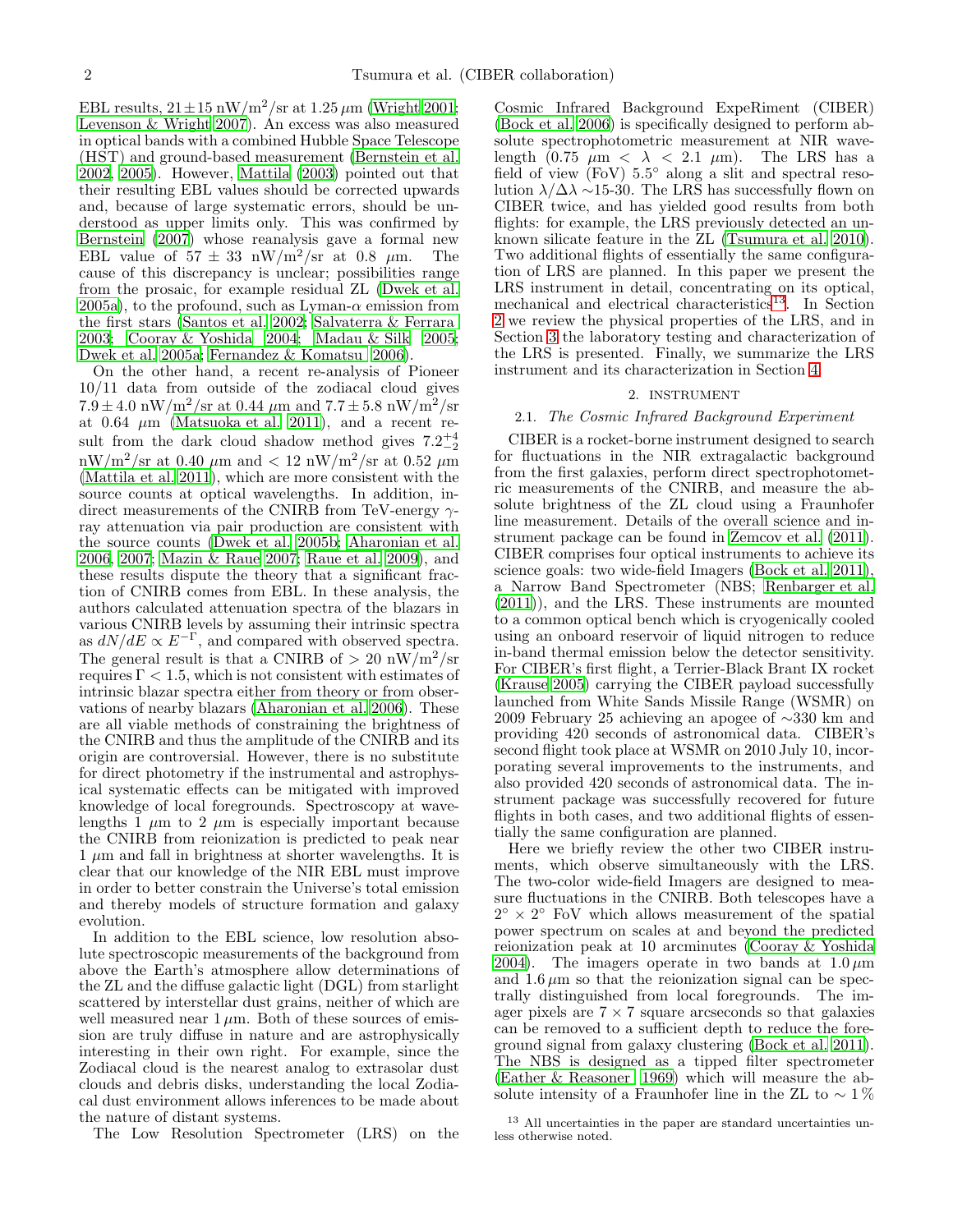

<span id="page-2-3"></span>Figure 1. Optical schematic and photograph of the LRS. Light is focused on the multi-slit mask by the telescope, re-expanded by the collimator, dispersed by the prism, and imaged by the camera onto the detector. The calibration lamp is inserted after the slit, and the cold shutter is attached in front of the detector.

uncertainty. The NBS will allow a direct measurement of the ZL brightness in each CIBER field which are needed to determine EBL in absolute photometry measurements [\(Renbarger et al. 2011](#page-12-15)).

# 2.2. Low Resolution Spectrometer

#### 2.2.1. Optical design

The LRS is designed to obtain the absolute spectrum of the astrophysical sky brightness for 0.75  $\mu$ m <  $\lambda$  < 2.1  $\mu$ m. As shown in Table [1,](#page-2-0) the LRS is a refractive imaging spectrometer with a 5-cm aperture designed and fabricated by the Genesia corporation<sup>[14](#page-2-1)</sup> in Japan. The most demanding requirements on the LRS design are driven by the nature of absolute photometric measure-

Table 1 Specifications of the Low Resolution Spectrometer

<span id="page-2-0"></span>

| Characteristic           | Value                                   |
|--------------------------|-----------------------------------------|
| Optics                   | 14 lenses, 2 filters, 1 prism, 5 slits  |
| Aperture                 | $50 \text{ mm}$                         |
| F number                 | 2                                       |
| Slit FoV                 | 5.35 degrees $\times$ 2.8 arcmin        |
| Pixel size               | $1.36$ arcmin $\times$ 1.36 arcmin      |
| <b>PSF FWHM</b>          | $< 1.36$ arcmin                         |
| Wavelength range         | $0.75 \mu m$ to $2.1 \mu m$             |
| Wavelength resolution    | $\lambda/\Delta\lambda$ =15-30          |
| Optical total efficiency | > 0.6                                   |
| Detector                 | $256\times256$ substrate-removed PICNIC |
| Detector QE              | 0.9                                     |
| Median dark current      | $< 0.6 e^-$ /s                          |
| Median read noise        | $< 26 e^-$                              |

<span id="page-2-1"></span><sup>14</sup> Mitaka Sangyo-Plaza 601, 3-38-4, Shimorenjaku, Mitaka, Tokyo, 181-0013, Japan

ment of faint, diffuse radiation over a wide wavelength range. The sensitivity and wavelength requirements lead to a multi-slit spectrometer with a large FoV  $(5.5^{\circ})$  and a large pixel pitch  $(40 \,\mu\text{m})$  to maximize the throughput of the system. To maximize the number of independent pixels available to measure surface brightness, the size of the point spread function (PSF) was designed to be < 1 pixel over the whole array. This design was verified by focus testing (for a discussion of the latter see section [3.2.1\)](#page-5-0). Furthermore, the LRS is designed to be cryogenically cycled to  $\leq 100 \,\mathrm{K}$  many times and tolerate both the launch acceleration and vibration, and the space environment experienced by sounding rocket payloads. These requirements lead to a simple, rugged, but precisely optimized mechanical design. Additionally, the LRS instrument includes a cold shutter assembly to monitor the detector dark current for absolute spectroscopy, and a calibration lamp to confirm the stability of the system during the flight. These components are basically common for all four of the CIBER instruments, and a light emitting diode L10660 peaking at 1450 nm by Hamamatsu photonics<sup>[15](#page-2-2)</sup> is chosen as the calibration lamp for the LRS to closely match the mean wavelength. Details of their design and implementation can be found in [Zemcov et al. \(2011\)](#page-12-14).

The design of the LRS optical elements is based on cryogenic measurements of the refractive indices of optical materials from [Yamamuro et al. \(2006\)](#page-12-16). As shown in Figure [1,](#page-2-3) the LRS optics form an initial focus at a field stop, where a mask with five equally spaced slits is placed. This slit width is  $140 \pm 2 \,\mu \text{m}$ , equivalent to two pixels on the detector. The central slit has a small

<span id="page-2-2"></span><sup>15</sup> http://jp.hamamatsu.com/en/index.html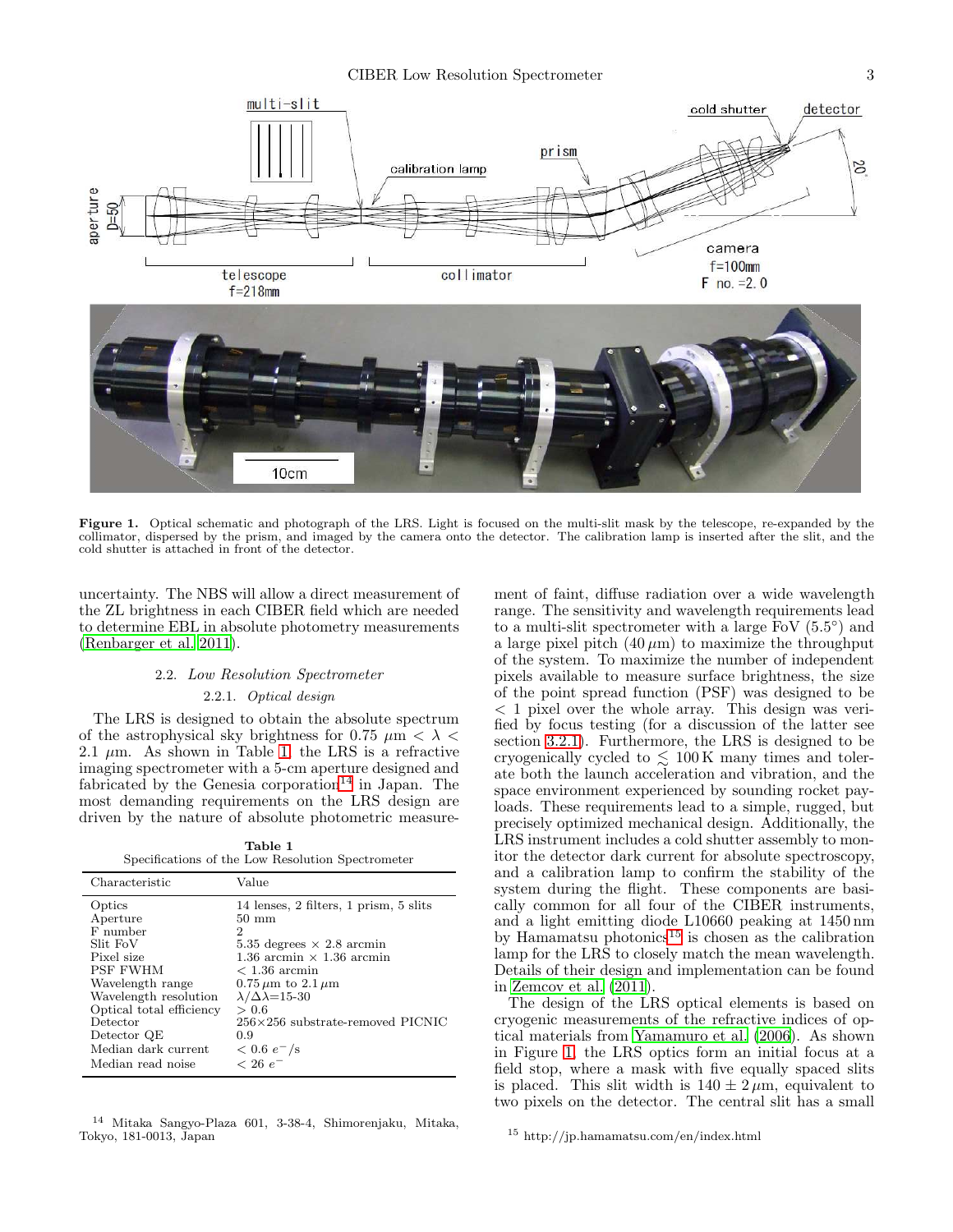notch whose size on the detector is 6 pixels by 15 pixels located at the bottom center to facilitate laboratory testing. The optics then relay this field stop back to a collimated beam where a prism disperses incident light perpendicular to the slit mask direction with a spectral resolution of  $15 \lesssim \lambda/\Delta\lambda \lesssim 30$  depending on wavelength (see section [3.2.2\)](#page-6-0). Finally, this parallel beam is refocused on a  $256 \times 256$  substrate-removed HgCdTe PIC-NIC detector array fabricated by Teledyne Technologies Inc.<sup>[16](#page-3-1)</sup>. The slit mask is imaged to five separate 2.8 arcminute  $\times$  5.5 degree strips on the sky at the focal plane. The edges of the array are not illuminated by the optics and can be used as a monitor of diffuse stray light falling on the detector. The spectral response of the LRS is restricted to 0.75  $\mu$ m  $< \lambda < 2.1 \mu$ m by two blocking filters in front of the optics (the effective spectral range is shown in Figure [2\)](#page-3-2). In order to detect the peak of the CNIRB, the sensitivity goal of the LRS is 10  $\rm nW/m^2/sr$ in a 25 s integration time.



<span id="page-3-2"></span>Figure 2. The thin solid line shows the combined transmittance of the long and short pass filters, the dashed line shows the transmittance of LRS optics including light loss by reflection and absorption by lenses, and the thick solid line shows the total efficiency of the LRS optics.

#### 2.2.2. Electronics

The LRS focal plane array electronics chain is the same as that of the other three CIBER arrays described in [Zemcov et al. \(2011\)](#page-12-14). Here we simply note that the CIBER electronics, which have a common architecture for all four instruments, generate the clocking signals for the PICNIC multiplexer, perform the array readout and digitization, and are responsible for various housekeeping tasks. The digitized array readouts are passed from the CIBER electronics to the NASA-provided payload telemetry module for transmission to ground stations.

An important feature of the infrared arrays is the ability to perform a non-destructive read-out in which the charge on the detector photo-diode junction is not altered by sampling its value. The focal plane infrared arrays on CIBER optics are controlled by a sequence of reset and read-out pulses using the method presented in [Hodapp et al. \(1996](#page-11-20)). The PICNIC array on LRS is separated into four quadrants, and all four quadrants are operated in the same method independently. The array is read out at ∼4 Hz and then a reset signal is applied after some number of frames [\(Lee et al. 2010\)](#page-11-21). Since electrical carriers generated by photons are integrated until the reset, an astrophysical image is obtained by calculating the best fit slope to each pixel within a reset interval ("sampling-up-the-ramp" technique, [\(Garnett & Forrest](#page-11-22) [1993\)](#page-11-22)).

### <span id="page-3-0"></span>3. LABORATORY CHARACTERIZATION OF THE LRS

### 3.1. Detector Performance

## 3.1.1. Dark Noise

Thermally activated carriers give rise to a continuous stream of electrons in the absence of light and generate a dark current in HgCdTe detectors. Because of this, dark current subtraction is essential for absolute photometry. In flight, the LRS dark current was monitored by taking dark frames with the cold shutter. The temperature of the CIBER focal plane assemblies was controlled to within  $\pm 10 \mu$ K/s stability to prevent dark current caused by thermal drift (see [Zemcov et al. 2011](#page-12-14) for more detail).

The detector noise performance is evaluated by a laboratory dark test. In this test, we evaluate several dark frames taken while the cold shutter in front of the detector is closed. In this shutter closed configuration, any light from the outside does not reach at the array, so the best fit slope to each pixel within an integration interval corresponds to the dark current, and the readout noise can be evaluated from the dispersion from the best-fit line. In Table [2,](#page-3-3) the average values and their variations of the dark current and read-out noise over the each quadrant or the whole array are shown as representative values. The resultant dark current and readout noise of each pixel are consistent with the estimated performance of the detector design (for more detail, see [Lee et al. 2010\)](#page-11-21).

Table 2 Dark current and read noise of the LRS detector

<span id="page-3-3"></span>

| Darit current and read noise or the Brus detector                   |                                                                                             |                                                                                        |
|---------------------------------------------------------------------|---------------------------------------------------------------------------------------------|----------------------------------------------------------------------------------------|
| .                                                                   | Dark current $(e^-/s)$                                                                      | Read Noise $(e^-)$                                                                     |
| Whole array<br>Quadrant 1<br>Quadrant 2<br>Quadrant 3<br>Quadrant 4 | $0.33 \pm 0.05$<br>$0.54 \pm 0.05$<br>$0.24 \pm 0.05$<br>$0.20 \pm 0.05$<br>$0.34 \pm 0.05$ | $25.2 \pm 0.5$<br>$25.2 \pm 0.5$<br>$25.2 \pm 0.5$<br>$25.3 \pm 0.5$<br>$25.3 \pm 0.5$ |

# 3.1.2. Linearity and Saturation

We carried out a photometric test to check linearity and to determine the saturation properties of the detector array. In this test, the detector is illuminated by thermal emission from the laboratory. The resulting image has high dynamic range; pixels at longer wavelengths  $(> 1.8 \mu m)$  are saturated from thermal radiation, whereas pixels at the edges of the array are not illuminated by the optics and essentially give dark current. The first

<span id="page-3-1"></span><sup>16</sup> http://www.teledyne-si.com/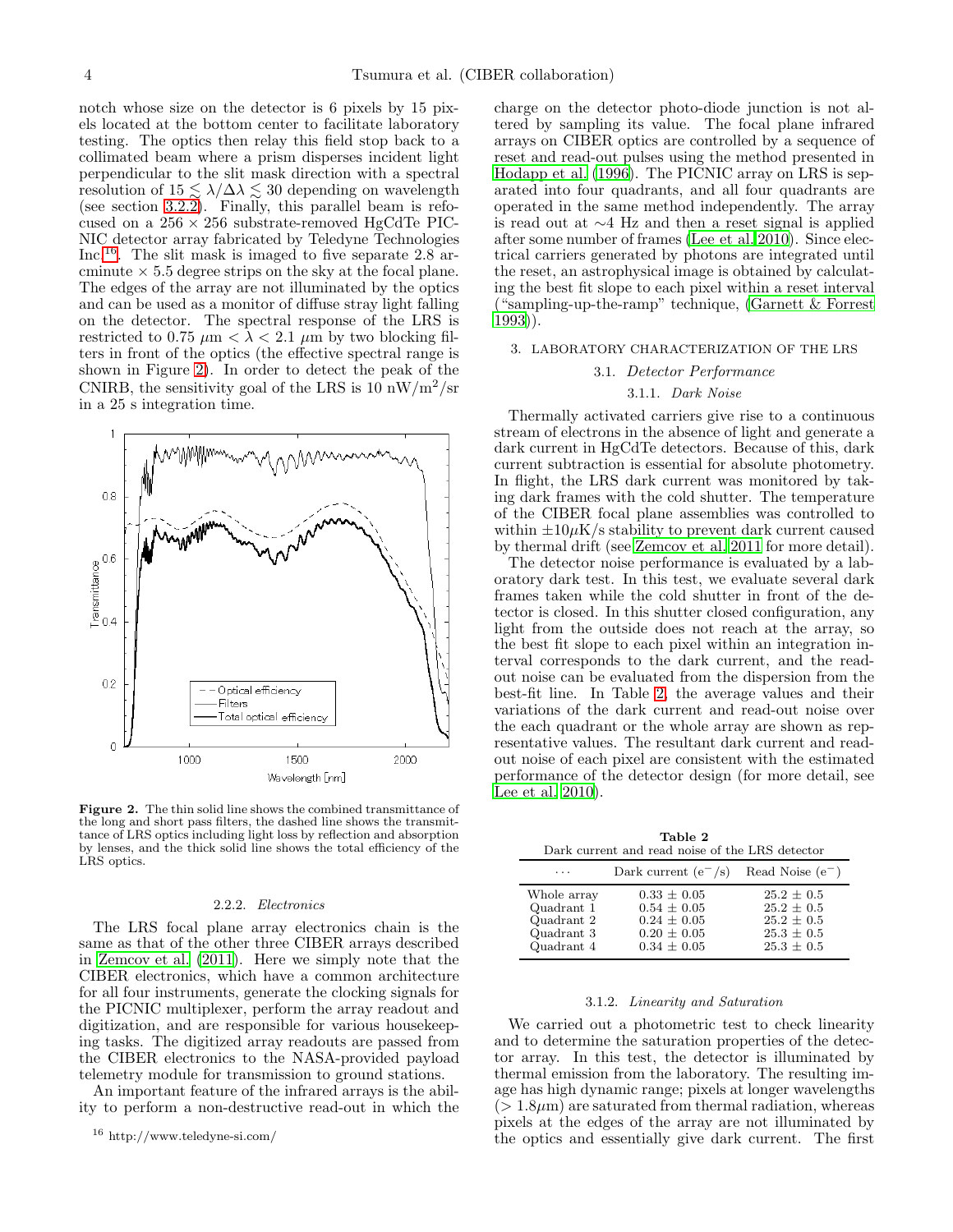

<span id="page-4-0"></span>Figure 3. (a) The typical behavior of a detector pixel under saturating illumination. The results of the linear fit (broken line) and the fit to the model of [Biesiadzinski et al. \(2011](#page-11-23)) (solid line) are also shown. (b) The linearity correction factor as a function of the integrated signal normalized at 100 e<sup>-</sup>. The best fit curve for the correction is also plotted. The saturation level of 1.65 × 10<sup>5</sup> e<sup>-</sup> is out of range in horizontal axis. A correction up to 1.5% is required to compare the LRS calibration obtained under laboratory backgrounds to the low-background flight measurements.

three or four samples following a reset do not follow a linear model because of the reset anomaly, which gives a large intensity ramp at the leading edge of each quadrant where the readout electronics is located. Therefore the linear fit excludes the first four samples. Figure [3](#page-4-0) (a) shows an example of the behavior of a typical pixel with a saturated photo current. [Biesiadzinski et al. \(2011\)](#page-11-23) introduce a functional form to describe non-linearity, the resulting fit is also shown in Figure [3](#page-4-0) (a). The typical maximum electron capacity is  $1.65 \times 10^5$  e<sup>-</sup> and pixel values deviate from the linearity from around  $10^5$  e<sup>-</sup> over the array. For example, for a typical 50s flight integration a source brighter than 2000 e<sup>−</sup>/s (corresponding to 7 mag at  $1 \mu m$ ) would begin to cause non-linearities in the detector. This threshold is significantly larger than the estimated LRS diffuse sky brightness signal of  $\lesssim 30 \,\mathrm{e^-}/\mathrm{s}$ . The brightness of sources which induce currents larger than  $2000 e^-$ /s can be derived by fitting to subsets where the signal depth is  $\langle 10^5 e^{-} \rangle$ . For example, the brightest star detected with the LRS during the first CIBER flight  $(42Dra, a mag_J=2.9, K1.5III star)$  has a photocurrent of  $3 \times 10^4$  e<sup>-</sup>/s; its spectrum was derived using data from only the first three seconds of integration [\(Tsumura et al.](#page-12-13) [2010\)](#page-12-13).

Though the detector well begins to saturate  $\sim 10^5 e^-$ , the detector is not perfectly linear even for well depths  $< 10<sup>5</sup>$  e<sup>-</sup>. Figure [3](#page-4-0) (b) shows the correction factor for the linearity as a function of the integrated signal normalized at 100 e<sup>−</sup>. Systematic separation lying low from the linearity might be caused by another reset anomaly, but this effect is small enough to neglect because the 1% difference in the first several points will be reduced by a factor of 100 by fitting to the whole data set. As described in section [3.3,](#page-8-0) since the LRS absolute calibration was done with an integrated signal of  $\sim 4 \times 10^4$  e<sup>-</sup>and

the LRS diffuse integrated sky brightness is  $\sim 2000 e^{-}$ , 1.5% linearity correction is required.

# 3.1.3. Image Persistence

PICNIC arrays can suffer from image persistence, a subtle increase in dark current in response to prior illumination. This image persistence varies significantly from detector to detector. We studied this effect with the flight PICNIC detector. The PICNIC detector was illuminated by the calibration lamp, and then the shutter was closed and dark images were taken. The first several dark frames have the image persistence from the calibration lamp, and the image persistence in the resulting dark images was studied as a function of time and the number of reset signals. The dark images were made from 12, 25, and 50 raw frames which is equivalent to 3, 6, and 13 s integrations, respectively.

Figure [4](#page-5-1) shows the image persistence at pixels where the average signal from the calibration lamp was 640 e <sup>−</sup>/s. As Figure [4](#page-5-1) shows, the image persistence after the first reset signal was  $\langle 3\%$  of the original value, and reduces to the dark current level inversely with time. This behavior is similar in all pixels over the array. Although there are widespread misconceptions that the image persistence can be also reduced by multiple resets, we found multiple reset signals, except the first reset, were not effective in reducing persistence. [Smith et al. \(2008\)](#page-12-17) introduced a qualitative model of the image persistence of the HgCdTe detector array.

Since the intervals between the fields during the CIBER flight was typically 15 seconds, the image persistence is visible in flight data when very bright stars are detected, and the persistent signals were about 0.2% of the original signals. We can mask detected persistent stars in such cases.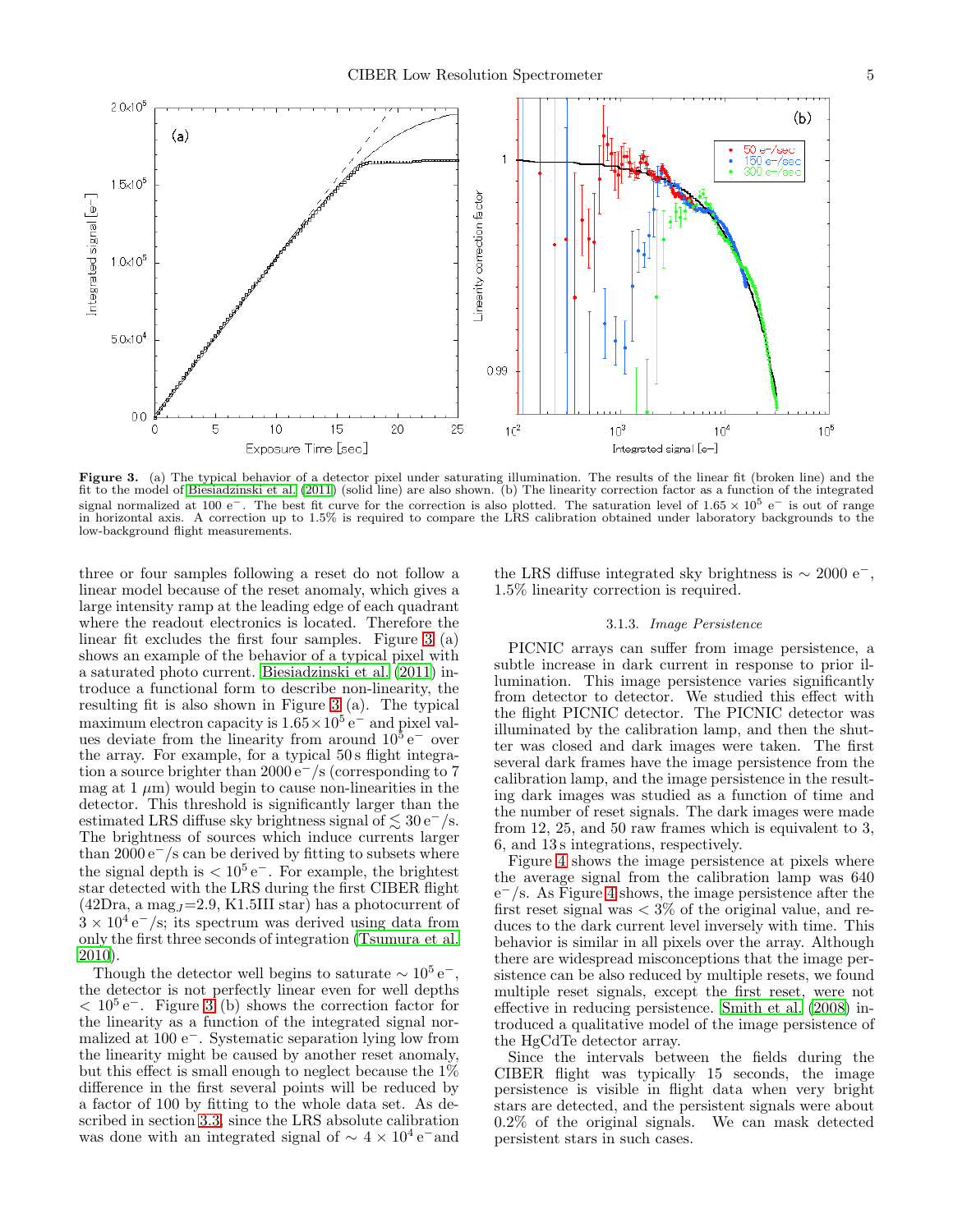

<span id="page-5-1"></span>Figure 4. Behavior of the image persistence in the LRS detector. Persistence signals at pixels where the average signal from the calibration lamp was 640 e−/s are shown as a function of time (a) and the reciprocal of time (b). The persistent signal is inversely proportional to time, and not reduced by multiple resets.

### 3.1.4. Electrical Cross-talk

HgCdTe detector array readouts typically suffer from some level of electrical cross talk; indeed, we have observed cross-talk in the LRS electronic chain. A test was conducted to investigate the effects of the electrical crosstalk. In this test, the upper two quadrants of the detector array were masked and then the detector was illuminated by strong thermal emission from the laboratory and data was acquired. The cross-talk signals (labeled "G" in Figure [5\)](#page-5-2) appeared even in the masked quadrants at identical positions of the incident thermal signals (labeled "S" in Figure [5\)](#page-5-2). This measurement showed that  $0.35\%$ of the incident signal on a quadrant is injected into the other quadrants. Although this fraction is significantly below the noise level under normal flight conditions, the uncertainty in its correction imposed an irreducible systematic error on the CNIRB measurement from the first flight data set because of the large thermal stray light (this is discussed in section [3.2.3\)](#page-6-1).

### 3.2. Optical Evaluation

#### 3.2.1. Focus Test and Imaging Quality

<span id="page-5-0"></span>In order to maximize the number of independent pixels available for the measurement of surface brightness, the detector array must be at the best focus position of the instrument optics during flight. Because it is not possible to measure the positions of the optical components in the LRS to sufficient accuracy to calculate the position of the LRS's focal plane a priori, the position of the focal plane must be determined experimentally. To verify the focus of the instrument and measure the imaging quality at the best focal position, we carried out a campaign of laboratory measurements. For these tests, a high-resolution



<span id="page-5-2"></span>Figure 5. The image to ascertain the cross talk. The upper two quadrants of the detector array were masked and then the detector was illuminated by strong thermal emission from the laboratory. This figure clearly shows the cross-talk signals (labeled "G") at identical positions of the incident thermal signals (labeled "S").

monochromator system MS257 manufactured by New- $port^{17}$  $port^{17}$  $port^{17}$  is used as a light source with a narrow spectral band (see [Zemcov et al. \(2011\)](#page-12-14) for detail). The wavelength resolution of the monochromator is 15 nm in this test, so that spreading in the LRS dispersion direction is negligible. The incoming beam from the source is passed

<span id="page-5-3"></span><sup>17</sup> http://www.newport.com, model number 77000 and 70527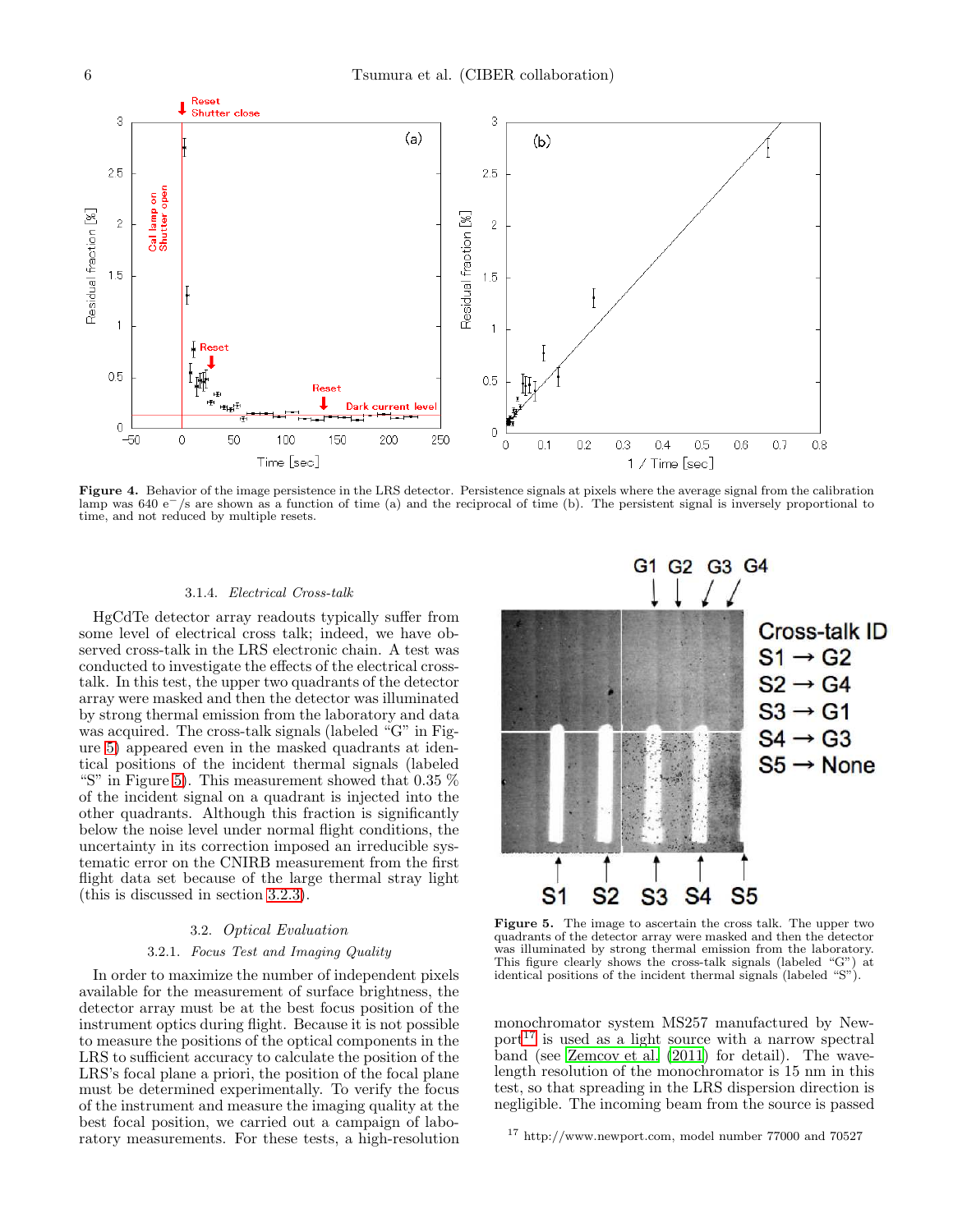2.5

through a pinhole at the prime focus of a collimating telescope with a focal length  $f_{\text{col}} = 910$  mm made by Parks Optical Inc.<sup>[18](#page-6-2)</sup>. The focus of the collimating telescope is determined by an auto-collimation procedure using a collimating microscope and flat mirror placed at the aperture of the collimator (see [Zemcov et al. \(2011\)](#page-12-14) for detail). Once in focus, the beam from the collimating telescope is fed to the aperture of the LRS optics.

As the slit mask blocks most of the optical paths from the LRS aperture to the detector array, the beam of the collimating telescope must be steered to fall on the notch in the slit mask. The image formed on the array is a measurement of the PSF in response to a point source. As the detector is mechanically fixed in the instrument, the best focus is determined by moving the pinhole along the optical axis of the collimating telescope. Given the focal lengths of the LRS  $f_{\text{LRS}}$  and collimating telescope  $f_{\text{col}}$ , the relation between shifts along the optical axis at the position of the pinhole  $\Delta l_{\text{pinhole}}$  from best focus and the equivalent shift at the detector  $\Delta l_{\text{LRS}}$  can be calculated by:

$$
\Delta l_{\text{LRS}} = \left(\frac{f_{\text{LRS}}}{f_{\text{col}}}\right)^2 \Delta l_{\text{pinhole}}.\tag{1}
$$

As the focal plane assembly is statically mounted on the instrument, moving the detector array to the best focus of the instrument requires opening the experiment and physically shimming the focal plane assembly by  $\Delta l_{\text{LRS}}$ . The experiment is then cooled and the test performed again. Due to the vagaries of the mechanical contraction of the various components under cryogenic cycling, the position of the detector array may not fall at the intended position. The focus position is therefore determined iteratively by testing, warming the experiment and shimming the focal plane assembly, cooling, and testing again. After several such iterations, the detector position repeatably falls at the best focus of the instrument. Figure [6](#page-6-3) shows the best focus performance of the LRS in the configuration flown during the first CIBER flight. The misalignment between spatial and dispersion directions in Figure [6](#page-6-3) was caused by undersampling. Measurements of a pixel-scale spot size suffered from a large systematic error, depending on where the centroid of the stop is locating in a pixel. However, it clearly shows that the detector was positioned close to the optimal focus where the PSF size was ∼1 pixel, showing that the imaging quality of LRS at the flight focus position matches the design. The focal depth of LRS is ∼80  $\mu$ m (pixel size: 40  $\mu$ m at  $f/2$ ). We found no evidence that any coma, astigmatism, vignetting or other effects reduce the sensitivity.

Prior to launch we measured instrument focus, subjected the experiment to a 3-axis random vibration test, and then repeated the instrument focus measurements. We did not observe any measurable change in focus due to vibration.

#### 3.2.2. Wavelength Calibration

<span id="page-6-0"></span>In order to map pixels on the focal plane to effective wavelengths, we measured the pixel-to-wavelength calibration using a spectral test. The output of

Dispersion direction -B-- Imaging direction  $\overline{c}$  $[$ akels $]$ PSF size (FWHM) F 1.5 0.5  $-200$  $-150$  $-100$ -50 50 100 150 200 0 Displacement at Detector  $\Delta l_{\rm LRS}$  [ $\mu$  m]

<span id="page-6-3"></span>Figure 6. Results of focus testing for the LRS configuration flown in CIBER's first flight. Filled points indicate the size of the PSF in the direction of wavelength dispersion, and open points indicate the PSF size in the orthogonal imaging direction. The solid and dashed lines show the best-fit quadratic curve for these populations, respectively. The inset shows the resulting point source image; the best PSF size at this position is consistent with one pixel and the encircled energy in the main pixel is 80 %.

the monochromator discussed in Section [3.2.1](#page-5-0) is fibercoupled to an integrating sphere, producing an aperturefilling monochromatic light source (see [Zemcov et al.](#page-12-14) [\(2011\)](#page-12-14) for detail about the integrating sphere). The LRS views the aperture of the integrating sphere while the wavelength of the monochromator is stepped from 750 nm to 2100 nm in 5 nm increments. The wavelength resolution of the monochromator is 15 nm in this test, which is smaller than the LRS resolution. Figure [7](#page-7-0) shows both an image obtained at a particular wavelength during this spectral testing and the resulting wavelength calibration map derived from an ensemble of such images over 0.75  $\mu$ m  $< \lambda < 2.1$   $\mu$ m. Figure [8](#page-7-1) shows the measured wavelength resolution of LRS from this measurement, which is found to be consistent with the design specifications.

As the slit mask provides five independent measurements of how light propagates through the LRS optical chain, the optical performance of the telescope and the tilt of the detector chip itself can be monitored by comparing the width of the slit images. These widths are found to be constant over the detector array which indicates that the design optical performance has been attained, and that no tilt of the detector chip is evident.

# 3.2.3. Optical Baffling and Stray Light

<span id="page-6-1"></span>The limiting instrumental systematic in the first flight data was thermal emission from the ambient rocket skin surfaces scattered into the telescope aperture [\(Tsumura et al. 2010\)](#page-12-13). The rocket skin was heated to temperatures up to 400 K by air friction during the powered ascent, and this thermal emission dominates over the astrophysical signal at wavelengths longer than 1.6  $\mu$ m. Emission from the skin can enter the LRS optics by

<span id="page-6-2"></span><sup>18</sup> http://www.parksoptical.com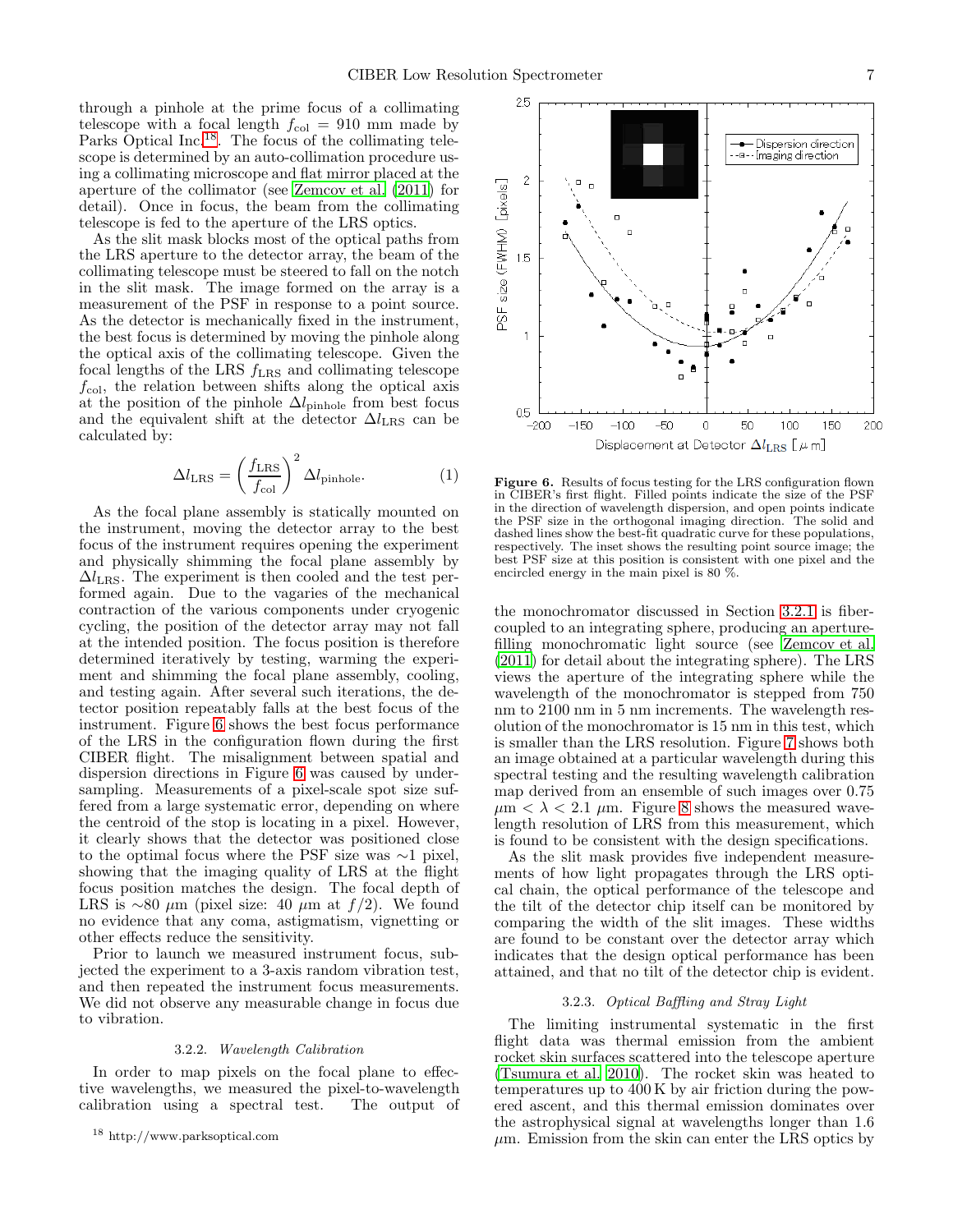

<span id="page-7-0"></span>Figure 7. The left hand panel shows an image of the spectral test of 800 nm; the slit image moves to the right as the wavelength increases. The right hand panel shows the wavelength map of the detector array obtained from this spectral test.



<span id="page-7-1"></span>**Figure 8.** The LRS wavelength resolution  $\lambda/\Delta\lambda$  versus wavelength as measured from spectral characterization with a monochromatic light source. This wavelength resolution is almost same among the five slits.

scattering on the LRS baffle and first lens. To reduce the sensitivity of the LRS to this stray light during CIBER's second flight, the LRS baffle was redesigned and fabricated to be blacker in the NIR, and a pop-up baffle was added to extend past the skin and rocket door, eliminating all lines of sight from the skin to either the interior of the LRS baffle or the first lens. A full discussion of these modifications can be found in [Zemcov et al. \(2011\)](#page-12-14). The performance of the new LRS baffle system was evaluated by an off-axis test, following the methodology of [Bock et al. \(1995\)](#page-11-24).

To implement this test, the LRS slit was removed and we replaced the PICNIC array with a silicon photo diode S10043 manufactured by Hamamatsu photonics. The active area of the photo diode is  $10 \text{ mm} \times 10 \text{ mm}$ , almost same size as the PICNIC active area. The instrument was installed on a custom optical bench which can be tilted from 0 to 90 degrees from horizontal. Light from a halogen lamp is chopped at ∼ 18 Hz and coupled to the collimating telescope, and illuminates the LRS entrance aperture and baffle. The brightness of the source is measured on-axis and then as a function of the angle between the incoming collimated light and the LRS telescope, yielding a measurement of the off axis light rejection of the new LRS baffling. Figure [9](#page-8-1) (left) shows the result of this baffle measurement in terms of the the gain function defined as

$$
g(\theta) = \frac{4\pi}{\Omega} G(\theta)
$$
 (2)

where  $G(\theta)$  is the response to a point source from an offaxis angle  $\theta$  normalized to unity on axis, and  $\Omega$  is the FoV solid angle in the measurement. The gain function is independent of FoV and is thus useful for comparing optical systems designed to observe extended emission. The modified baffling scheme provided an one order improvement for angles  $> 20°$  due to the improved blacking and the new pop-up baffle.

Since the new pop-up baffle goes past the the end of the skin section, it blocks all stray paths from the rocket skin. In addition, it also reduces stray light from large angle, especially from the Earth. Here we estimate the stray light from the Earth with the old and new baffle scheme. The apparent surface brightness from the earth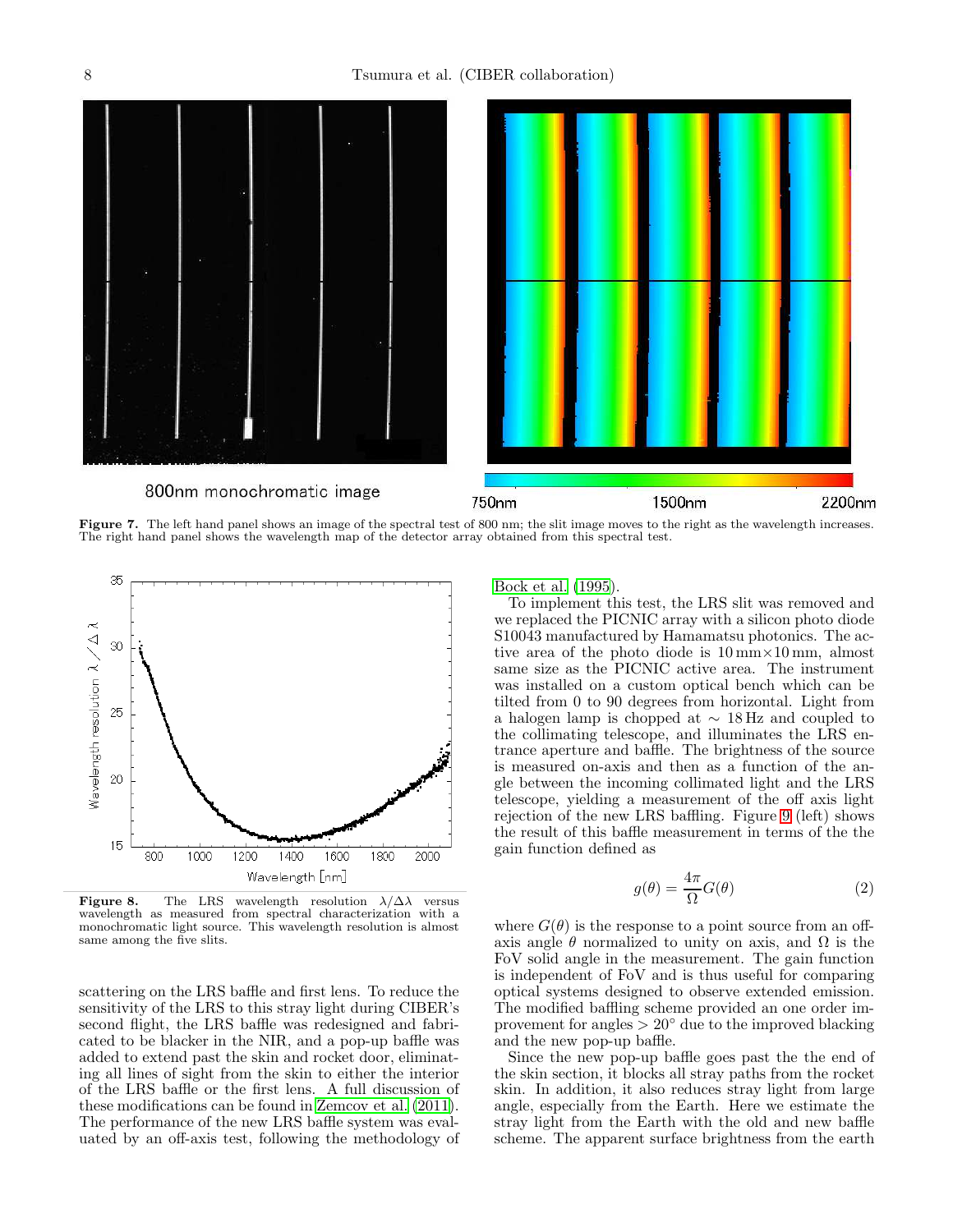

<span id="page-8-1"></span>Figure 9. (a) The off axis response of the first and second CIBER flight LRS configurations. The results for the baffling scheme flown in CIBER's first flight are shown in open circles, and the results of the same measurement for the modified baffling flown during the second flight are shown as filled squares. (b) The calculated stray intensity from the earth as a function of the angle from the Earth with the old baffling scheme (dot-dashed line) and the modified baffling scheme (solid line). Brightness of ZL and CNIRB are also shown.



<span id="page-8-3"></span>Figure 10. Geometry model. Definition of angles between the Earth and CIBER (a) and the  $2\pi$  steradian hemisphere used in the integral in equation [\(3\)](#page-8-2) (b).

referred to the sky  $I_{stray}(\theta_{earth})$  is calculated by

<span id="page-8-2"></span>
$$
I_{stray}(\theta_{earth}) = \frac{1}{4\pi} \int g(\theta) I_{earth}(\theta, \phi) d\Omega, \qquad (3)
$$

where  $\theta_{earth}$  is the angle between the LRS pointing direction and the Earth, and  $I_{earth}(\theta, \phi)$  is the intensity from the earth. For calculating the equation [\(3\)](#page-8-2), we assumed a simple geometry model (Figure [10\)](#page-8-3) and  $I_{earth}$  as

$$
I_{earth}(\theta, \phi) = \begin{cases} 6 \times 10^4 \text{ [nW/m}^2/\text{sr}] & \text{(Leinert et al. 1998)}\\ 0 & \text{(Airglow brightness from the Earth)} \quad (4) \\ 0 & \text{(out of the earth)} \end{cases}
$$

Note that the thermal radiation from the Earth (300K black body) is less than half of the airglow emission at

2.2  $\mu$ m. The equation [\(3\)](#page-8-2) was calculated numerically and the result is shown in Figure [9](#page-8-1) (right) as a function of the angle from the Earth. Since the minimum elevation angle in CIBER observation targets is  $> 60$  degrees, the estimated stray intensity from the Earth is negligible.

<span id="page-8-0"></span>No other internal ghosts or reflections were found even in the case that the brightest star (42Dra) was in the FoV.

# 3.3. Absolute Calibration

# 3.3.1. Test configuration

Since the primary scientific motivation for the LRS measurement is to determine the absolute spectrum of the CNIRB, absolute calibration is an essential component of the LRS instrument characterization. An impor-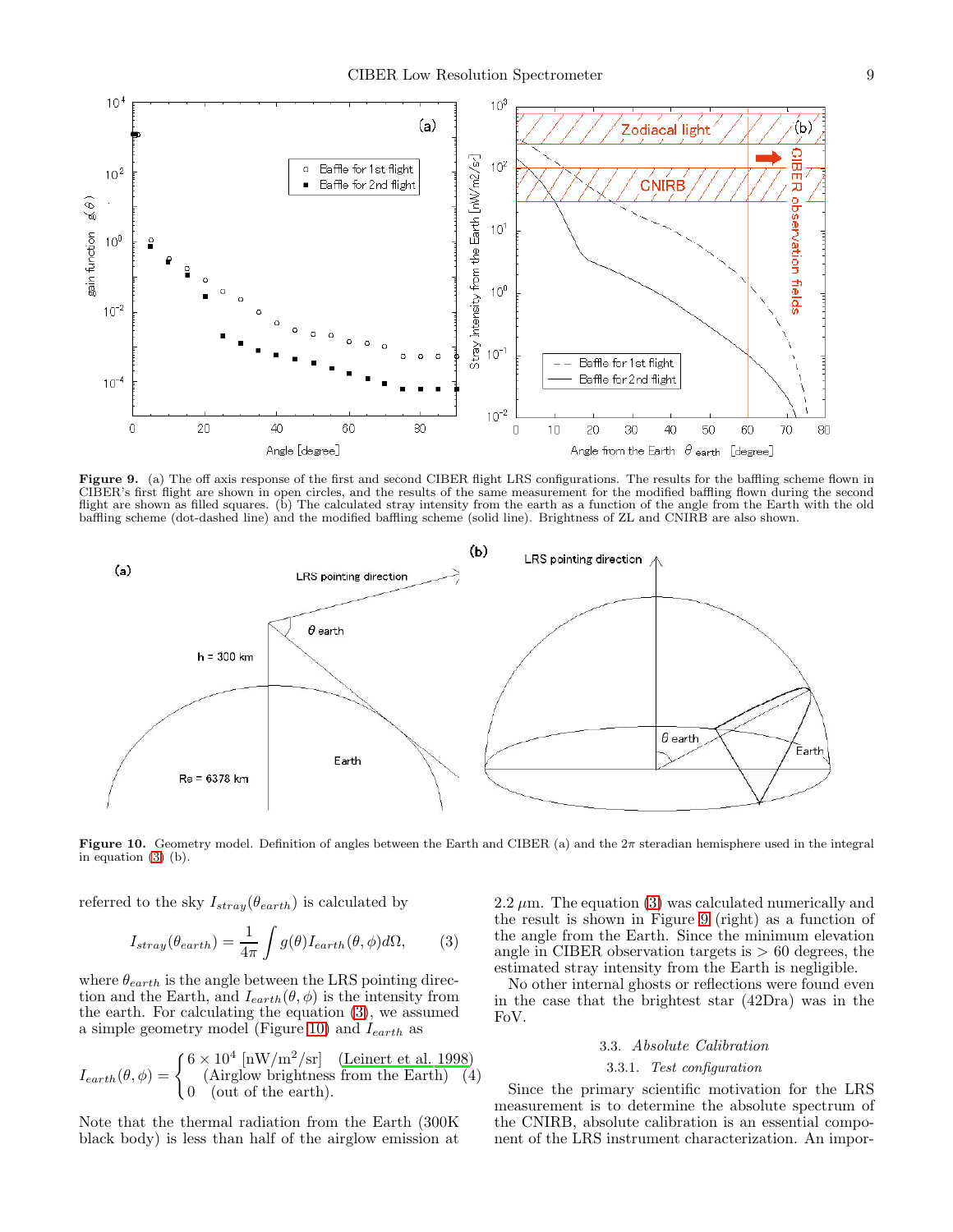tant point for LRS absolute calibration is that a calibration of sensitivity to extended emission is required. Unfortunately, an accurate measurement of the fluxes of individual sources in flight is made difficult by the slit mask, which requires precise knowledge of the PSF and pointing for use in calibration. Therefore, we need to measure a calibrated extended source in the laboratory for the LRS calibration.

To this end, we use instruments provided by the National Institute of Standards and Technology (NIST) in a collaborative arrangement. Two calibration measurements are performed using different light sources: a tunable laser (SIRCUS; [Brown et al. \(2006\)](#page-11-26)) and a quartztungsten-halogen lamp. The traveling SIRCUS lasers brought to calibrate CIBER consist of a Ti:sapphire laser tunable from 700 nm to 1000 nm, and an optical parametric oscillator, fed by the Ti:sapphire laser, which was used to cover the range from 1000 nm to 2100 nm. A quartz-tungsten-halogen lamp manufactured by  $\text{Schott}^{\overline{19}}$  $\text{Schott}^{\overline{19}}$  $\text{Schott}^{\overline{19}}$ is used for the white light calibrations. A comparison of the monochromatic and white light measurements is an independent check that the calibration is correct and that there are no low-level broad-band light leaks. In either case, the light source is coupled to a 48-inch barium sulfate integrating sphere, the output port of which is viewed by the LRS. The transfer standard detectors are different for the two sets of measurements. NIST broadband radiance meters calibrated at SIRCUS were used for the laser measurements, and the NIST Remote Sensing Laboratory's Analytical Spectral Devices (ASD) Field-Spec3 spectroradiometer was used for the white light measurements. These measurements are used to accurately calibrate both the absolute and relative (i.e. pixelto-pixel) responsivity of the LRS. A more detailed explanation of the CIBER calibration apparatus can be found in [Zemcov et al. \(2011](#page-12-14)).

The large mismatch in sensitivity of the LRS instrumentation compared to the NIST radiometers requires a scheme to attenuate the calibrated surface brightness to a level that does not saturate the LRS. The radiance levels observed by the LRS must be  $10^4$  to  $10^6$  fainter than that needed to make accurate measurements with the reference radiometers. The intensity levels for the LRS were reduced by passing light from the source through a cascade of one or more smaller integrating spheres (2 inches to 6 inches in diameter) in series with the large sphere, and using a monitor on one of the cascaded spheres to precisely measure each attenuation factor. A series of separate measurements at higher intensity levels were used to establish the ratio between the monitor and the radiance of the large sphere. This involved measuring the ratios of the radiance or monitor signal between each sphere and the next in the cascade. The flux levels were adjusted, as needed for adequate signal-to-noise ratios, over a very large dynamic range either by bypassing an integrating sphere in the cascade, adjusting the coupling between the light source and the optical fiber feeding an integrating sphere, or using a combination of half-waveplate and a beam splitter for laser measurements.

The broad-band radiometers used to make laser measurements were calibrated at NIST using a laser-fed inte-

grating sphere source and a detector calibrated to measure optical power. The radiance levels of the source were deduced given a knowledge of the dimensions of apertures on both the source and detector and the distance between them. The responsivity of the radiometers varies smoothly as a function of wavelength allowing us to interpolate to the higher resolutions used during the CIBER measurements. With the exception of one radiometer, which has a lens, all were simple Gershun-tube designs, and all utilized single-element solid state detectors made of either InGaAs, Si or Ge. The ASD used for the white-light measurements was calibrated at NIST using an integrating-sphere source of known radiance that is traceable to fixed-point blackbodies.

At each laser wavelength during the LRS measurements, the monitor signal was recorded with the laser on and then off (shuttered). The shutter intercepts the beam before it enters the fiber in order to measure the dark signals, and it is opened and closed by a trigger signal synchronized with the LRS integration. A similar procedure was used when the LRS viewed the white light source. Resets and periodic background measurements, made by blocking the lamp or turning it off, were performed manually.

# 3.3.2. Data analysis

The calibration from the white light measurements is straightforward. The ASD provides the absolutely calibrated spectrum  $B(\lambda)$  of the integrating sphere in  $\rm{mW/m^2/sr/mm}$ ; the LRS simply observes the source simultaneously and obtains the equivalent signal  $I_{\text{LRS}}$  in  $e^{-}/s$ . The conversion factor  $CF(x, y)$  from  $e^{-}/s$  to  $\text{mW/m}^2/\text{sr/nm}$  at pixel position  $(x, y)$  can be calculated by computing the ratio of these data;

$$
CF(x, y) = \frac{T(\lambda)B(\lambda)}{I_{\text{LRS}}(x, y)}
$$
(5)

where  $T(\lambda)$  is the transmittance spectrum of the test window (a BK7 parallel plate with 20mm thickness) of the CIBER cryostat which was measured separately, showing  $T(\lambda) \sim 0.9$  across the LRS free spectral range. The pixel position  $(x, y)$  is related to wavelength  $\lambda$  by the wavelength map shown in the right hand panel of Figure [7.](#page-7-0) Because the wavelength resolution of the LRS and reference ASD detector are different, the ASD measurements are smoothed to match the wavelength resolution of the LRS. These smoothed spectra yield the white light calibration factor for the LRS. A map of the pixel sensitivity, normalized to the mean over the array at each wavelength, is shown in Figure [11.](#page-10-0)

The LRS calibration from the SIRCUS source is performed as follows. Although light from the laser is essentially monochromatic, the signal measured at the LRS detector is extended in the dispersive  $(x)$  direction due to the finite slit width ( $\sim$  2 pixels) of the LRS. To collect all of the dispersed power, the LRS signal is summed along the dispersion direction on each slit and then compared to the monochromatic laser radiance  $P(\lambda)$  in nW/m<sup>2</sup>/sr.

$$
CF(y, slit) = \frac{T(\lambda)P(\lambda)}{\Delta\lambda_{\text{LRS}}\sum_{x}I_{\text{LRS}}(x, y)}
$$
(6)

To directly compare the laser result with the white light

<span id="page-9-0"></span><sup>19</sup> http://www.us.schott.com/english/index.html, part number DCRIII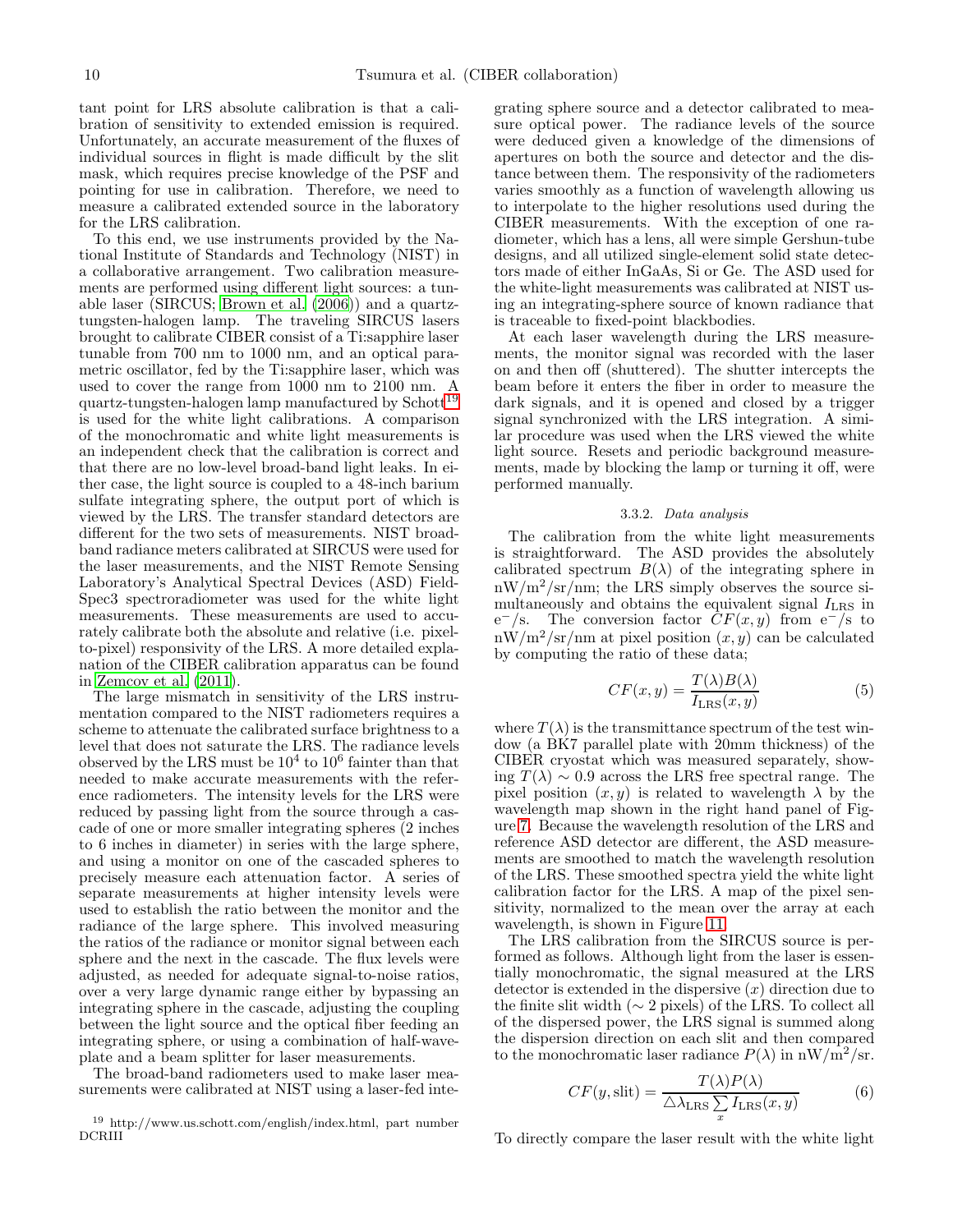

<span id="page-10-0"></span>Figure 11. The pixel-to-pixel sensitivity correction map for the LRS (left) and its histogram (right). The dispersion of the pixel sensitivity over the array is ±5% FWHM, and the quadrant-4 (lower-right) is less sensitive than the other quadrants.



<span id="page-10-1"></span>Figure 12. The LRS calibration curve. Data points indicate the responsivity derived from the laser measurement, and the dotted line shows the responsivity derived from the broad-band measurement. The error bar shows a  $\pm 5$  % uncertainty.

result, the laser radiance was divided by the wavelength resolution of LRS  $\triangle\lambda_{\text{LRS}}$  (see Figure [8\)](#page-7-1) for matching units in  $\frac{nW}{m^2}$ /sr/nm.

We conducted this measurement three times, in 2008, 2009 (for the 1st flight), and 2010 (for the 2nd flight). Between these measurements, the instrument was partially disassembled for servicing, including a change of the prism to remove a stray light path. The results of



<span id="page-10-2"></span>Figure 13.  $3\sigma$  detection limit of the LRS for 25 second estimated from the noise level (read out noise  $+$  photon noise) in the flight data. The sensitivity reaches  $< 10 \text{ nW/m}^2/\text{sr}$  which meets the requirement of LRS.

the laser measurement were consistent with each other within 5 % although some variation must be expected from servicing the instruments. However, the results of the white light measurement varied up to 30 % in the worst case due to bad repeatability of the absolute value from the white light measurements. Therefore, we rely on the result from the laser measurement and the result from the white light measurement was used for interpo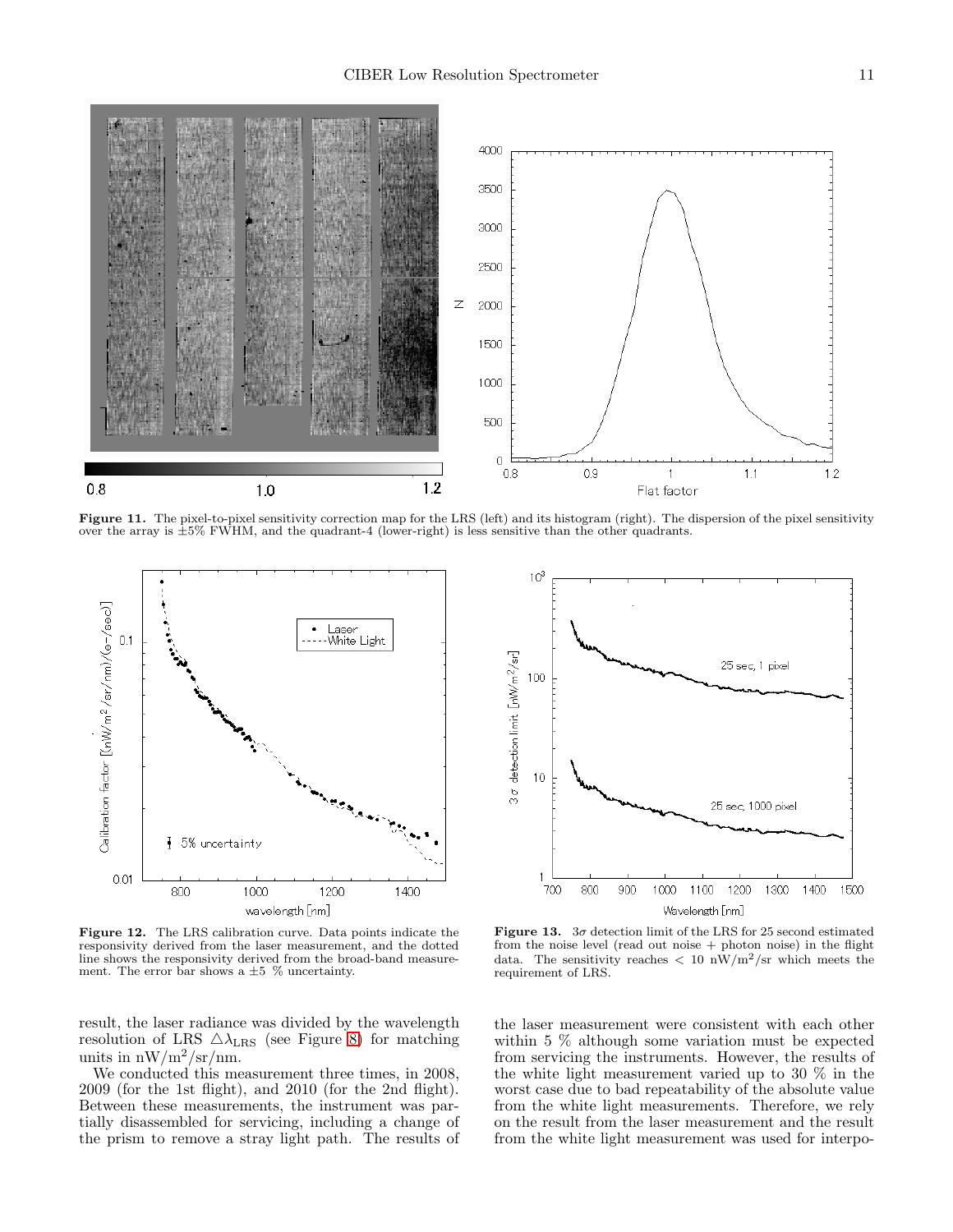lating between laser bands. The 5 % calibration variation could be due to the instrument disassembly and modifications between two measurements. Data analysis at  $> 1.5 \mu$ m is still in process because the calibration of the long-wavelength detectors is still being measured at NIST. The average conversion curve over the array is shown in Figure [12.](#page-10-1) Since this conversion curve was derived from the measurements with an integrated signal of  $\sim 4 \times 10^4$  e<sup>-</sup>, a linearity correction up to 1.5 % is applied to compare with the flight data with the integrated signal of  $\sim$ 2000 e<sup>−</sup> from the sky.

# 4. SUMMARY

<span id="page-11-16"></span>The LRS is one of three CIBER instruments. The primary scientific motivation for the LRS measurement is to determine the absolute spectrum of the diffuse sky brightness. The LRS is a 5-cm refracting telescope with a prism, operating at 0.75  $\mu$ m <  $\lambda$  < 2.1  $\mu$ m with a spectral resolution of  $\lambda/\Delta\lambda \sim 15{\text -}30$ . We evaluated the performance of LRS in the laboratory as described in this paper and found the following:

- 1. The noise performance was consistent with design predictions.
- 2. A linearity correction up to 1.5% is applied to compare the flight data with the laboratory calibration.
- 3. Image persistence was confirmed and is detectable following observations of bright stars at the level of  $∼ 0.2 %$ .
- 4. A small electrical cross-talk of the incident signal injects  $\sim 0.35$  % into other quadrants.
- 5. The best fit PSF size is consistent with one pixel and the encircled energy in the main pixel was  $>80\%$ .
- 6. The modified baffling scheme for stray thermal emission removal provided a dramatic improvement for angles  $> 20^\circ$ , and the stray light signal from the Earth is negligible for the range of angles observed in flight.
- 7. The calibration uncertainty is approximately  $\pm 5\%$ .

Combining all instrumental uncertainty described in this paper and the read noise obtained in flight gives a demonstrated sensitivity of  $< 10 \text{ nW/m}^2/\text{sr}$  for a 25 second integration,  $3\sigma$ , 1000 pixels as shown in Figure [13.](#page-10-2) The dominant component of uncertainty,  $\pm 5\%$ , is from the instrument calibration. In the actual astronomical data analysis, there are other astronomical error elements rather than the instrumental systematics. The dominant error elements from astronomy come from the estimation of the ZL and DGL brightness to subtract. Details of such astronomical error evaluation will be discussed in future science papers.

The first result of LRS from CIBER 1st flight was summarized and published in [Tsumura et al. \(2010\)](#page-12-13) based on the characterizations described in this paper, although some of them have been modified from the first flight to improve its performance. The 2nd flight data is under analysis now and the result will be reported in forthcoming papers. Owing to the modifications especially to combat the thermal stray light, data with good quality enough to obtain the CNIRB spectrum was acquired in the 2nd flight.

## ACKNOWLEDGMENTS

This work was supported by NASA APRA research grants NNX07AI54G, NNG05WC18G, NNX07AG43G, and NNX07AJ24G. Initial support was provided by an award to J.B. from the Jet Propulsion Laboratory's Director's Research and Development Fund. Japanese participation in CIBER was supported by KAKENHI (20·34, 18204018, 19540250, 21340047 and 21111004) from Japan Society for the Promotion of Science (JSPS) and the Ministry of Education, Culture, Sports, Science and Technology (MEXT). Korean participation in CIBER was supported by the Pioneer Project from Korea Astronomy and Space science Institute (KASI).

We would like to acknowledge the dedicated efforts of the sounding rocket staff at the NASA Wallops Flight Facility and the White Sands Missile Range. We also acknowledge the work of the Genesia Corporation for technical support of the CIBER optics. K.T. acknowledges support from the JSPS Research Fellowship for the Young Scientists, M.Z. acknowledges support from a NASA Postdoctoral Fellowship, and A.C. acknowledges support from an NSF CAREER award. We thank the referee for their useful suggestions which have improved this manuscript.

Certain commercial equipment, instruments, or materials are identified in this paper to foster understanding. Such identification does not imply recommendation or endorsement by the National Institute of Standards and Technology, nor does it imply that the materials or equipment identified are necessarily the best available for the purpose.

### REFERENCES

- <span id="page-11-13"></span>Aharonian, F., et al. 2006, Nature, 440, 1018
- <span id="page-11-14"></span>Aharonian, F., et al. 2007, A&A, 473, L25
- <span id="page-11-6"></span>Bernstein, R. A., Freedman, W. L., & Madore, B. F. 2002, ApJ, 571, 56
- <span id="page-11-7"></span>Bernstein, R. A., Freedman, W. L., & Madore, B. F. 2005, ApJ, 632, 713
- <span id="page-11-8"></span>Bernstein, R. A., 2007, ApJ, 666, 663
- <span id="page-11-23"></span>Biesiadzinski, T., Lorenzon, W., Newman, R., Schubnell, M., Tarlé, G., & Weaverdyck, C. 2011, PASP, 123, 179
- <span id="page-11-24"></span>Bock, J. J., Lange, A. E., Onaka, T., Matsuhara, H., Matsumoto, T., & Sato, S. 1995, Appl. Opt., 34, 2268
- <span id="page-11-15"></span>Bock, J., et al. 2006, New A Rev., 50, 215
- <span id="page-11-17"></span>Bock, J., et al. 2011, ApJS, in preparation
- <span id="page-11-26"></span>Brown, S. W., Eppeldauer, G. P., & Lykke, K. R. 2006, Appl. Opt., 45, 8218
- <span id="page-11-3"></span>Cambřesy, L., Reach, W. T., Beichman, C. A., & Jarrett, T. H. 2001 ApJ, 555, 563
- <span id="page-11-10"></span>Cooray, A., & Yoshida, M. 2004, MNRAS, 351, L71
- <span id="page-11-9"></span>Dwek, E., Arendt, R. G. & Krennrich, F. 2005a, ApJ, 635, 784
- <span id="page-11-12"></span>Dwek, E., Krennrich, F & Arendt, R. G. 2005b ApJ, 634, 155
- <span id="page-11-19"></span>Eather, R. H. & Reasoner, D. L. 1969 Appl. Opt., 8, 227
- <span id="page-11-0"></span>Fazio, G. G., et al. 2004, ApJS, 154, 39
- <span id="page-11-11"></span>Fernandez, E. R., & Komatsu, E. 2006, ApJ, 646, 703
- <span id="page-11-22"></span>Garnett, J. D., & Forrest, W. J. 1993, Proc. SPIE, 1946, 395
- <span id="page-11-2"></span>Hauser, M. G, et al. 1998, ApJ, 508, 25
- <span id="page-11-20"></span>Hodapp, K, et al. 1996, New A, 1, 177
- <span id="page-11-1"></span>Keenen, R. C., Barger, A. J., Cowie, L. L., & Wang, W. -H. 2010, ApJ, 723, 40
- <span id="page-11-4"></span>Kelsall, J. L, et al. 1998, ApJ, 508, 44
- <span id="page-11-18"></span>Krause, D., J. 2005 in 17th ESA Symposium on European Rocket and Balloon Programmes and Related Research, ESA SP-590, ed. B. Warmbein (Noordwijk: ESA Publications Division), 305
- <span id="page-11-21"></span>Lee, D. H., et al. 2010, J. Astron. Space Sci., 27, 401
- <span id="page-11-25"></span>Leinert, Ch., et al. 1998, A&AS, 127, 1
- <span id="page-11-5"></span>Levenson, L. R., & Wright, E. L. 2007, ApJ, 666, 34